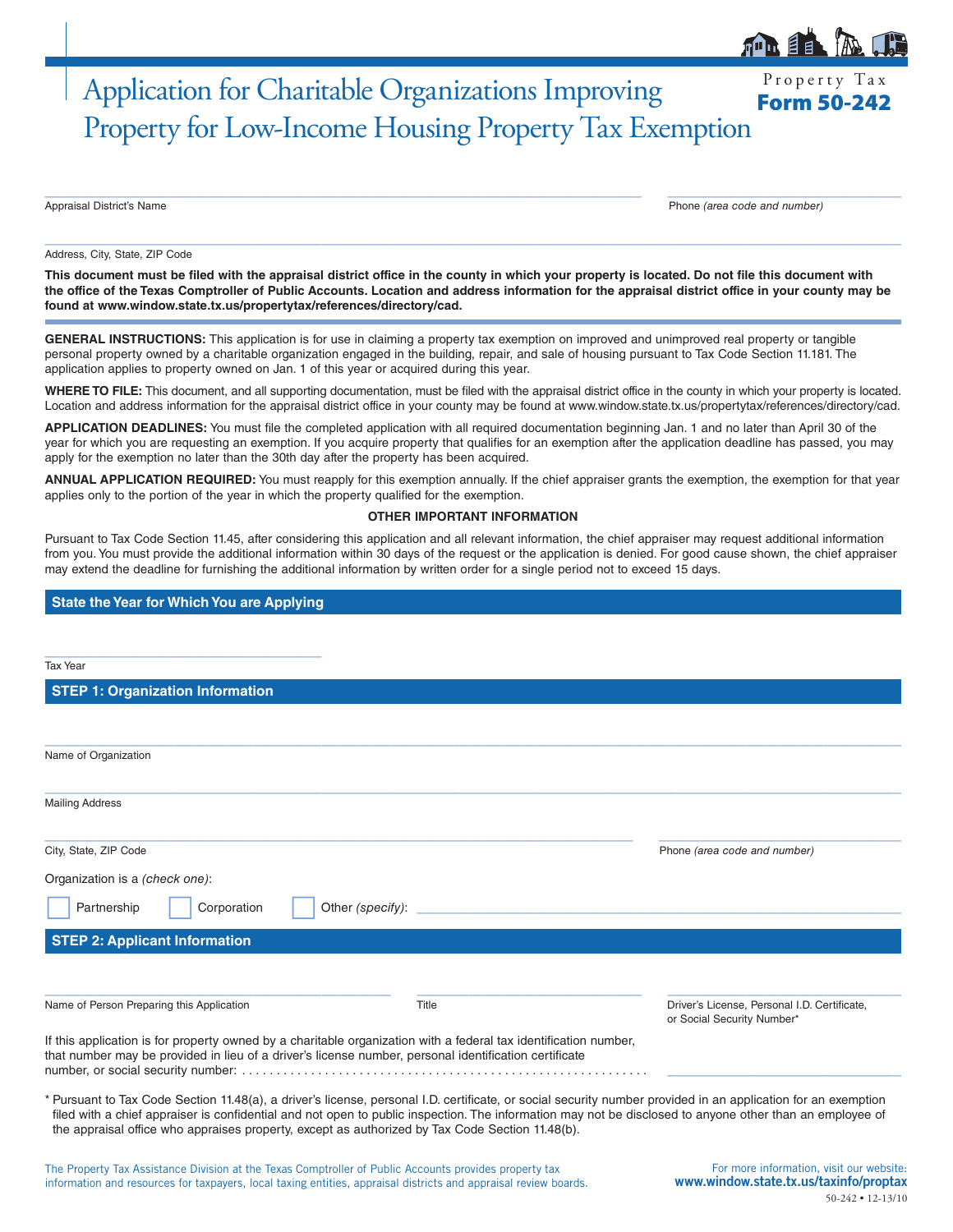

### **STEP 3: Property Information**

- Attach one Schedule A form for **each** parcel of real property (improved and unimproved) to be exempt.
- Attach one Schedule B form for **each** building to be exempt.
- Attach one Schedule C form listing **all** personal property to be exempt.

### **STEP 4: Questions About the Organization**

|    | 1. Is the organization organized as a nonprofit corporation as defined by the Texas Non-Profit Corporation Act                                                                                                                                                                                                                                                                             | Yes | No |
|----|--------------------------------------------------------------------------------------------------------------------------------------------------------------------------------------------------------------------------------------------------------------------------------------------------------------------------------------------------------------------------------------------|-----|----|
|    |                                                                                                                                                                                                                                                                                                                                                                                            | Yes | No |
|    | If yes, attach a narrative statement describing the organization's activities. The statement should be thorough, accurate and<br>include date-specific references to the tax year for which the exemption is sought. You may attach representative copies of<br>newsletters, brochures or similar supporting documents.                                                                    |     |    |
|    | 3. Is the organization organized exclusively to perform religious, charitable, scientific, literary or educational purposes?                                                                                                                                                                                                                                                               | Yes | No |
|    | If yes, attach copies of organizational documents supporting your answer.                                                                                                                                                                                                                                                                                                                  |     |    |
|    | 4. Does the organization own the property for the purpose of building or repairing housing on it<br>primarily with the use of volunteer labor, and to sell without profit to an individual or family                                                                                                                                                                                       | Yes | No |
|    | 5. Does the organization engage exclusively in the building, repair and sale of housing as described above, and related activities?                                                                                                                                                                                                                                                        | Yes | No |
|    | 6. Does the organization perform, or does its charter permit it to perform, any functions other than those described in question 2?                                                                                                                                                                                                                                                        | Yes | No |
|    | If yes, attach a statement describing the other functions in detail.                                                                                                                                                                                                                                                                                                                       |     |    |
| 7. | Does the organization operate in such a manner that does not result in the accrual of distributable profits, the distribution                                                                                                                                                                                                                                                              | Yes | No |
|    | <b>STEP 5: Questions About the Organization's Bylaws or Charter</b>                                                                                                                                                                                                                                                                                                                        |     |    |
|    | Attach a copy of the charter, bylaws, or other documents adopted by the organization that govern its affairs.                                                                                                                                                                                                                                                                              |     |    |
|    |                                                                                                                                                                                                                                                                                                                                                                                            |     |    |
|    | 1. Do these documents pledge the organization's assets for use in performing the organization's charitable functions?                                                                                                                                                                                                                                                                      | Yes | No |
|    | If yes, provide the page and paragraph numbers.<br>Page and the state of the state of the state of the state of the state of the state of the state of the state of the state of the state of the state of the state of the state of the state of the state of the state of the st<br>Paragraph                                                                                            |     |    |
|    | 2. Do these documents direct that on the discontinuance of the organization the organization's assets are to be transferred to<br>the State of Texas, the United States, or to an educational, religious, charitable or other similar organization that is qualified                                                                                                                       | Yes | No |
|    | Paragraph<br>If yes, provide the page and paragraph numbers.<br>Page _______________                                                                                                                                                                                                                                                                                                       |     |    |
|    | 3. If no, do these documents direct that on discontinuance of the organization, the organization's assets are to be transferred<br>to its members who have promised in their membership application to immediately transfer them to the State of Texas or<br>to an educational, religious, charitable or other similar organization that is qualified for exemption under Internal Revenue | Yes | No |
|    | Paragraph<br>If yes, provide the page and paragraph numbers.<br>Page _______________                                                                                                                                                                                                                                                                                                       |     |    |
|    | If yes, was this two-step transfer required for the organization to qualify for exemption under Internal Revenue Code                                                                                                                                                                                                                                                                      | Yes | No |

By signing this application, you designate the property described in the attached Schedules A, B and C as the property against which a Tax Code Section 11.181 exemption may be claimed in this appraisal district. You certify that the information provided in this application is true and correct to the best of your knowledge and belief.

| print<br>here  |                                                                                                                                               |       |
|----------------|-----------------------------------------------------------------------------------------------------------------------------------------------|-------|
|                | <b>Print Name</b>                                                                                                                             | Title |
| sign<br>here   |                                                                                                                                               |       |
|                | <b>Authorized Signature</b>                                                                                                                   | Date  |
| Section 37.10. | If you make a false statement on this application, you could be found guilty of a Class A misdemeanor or a state jail felony under Penal Code |       |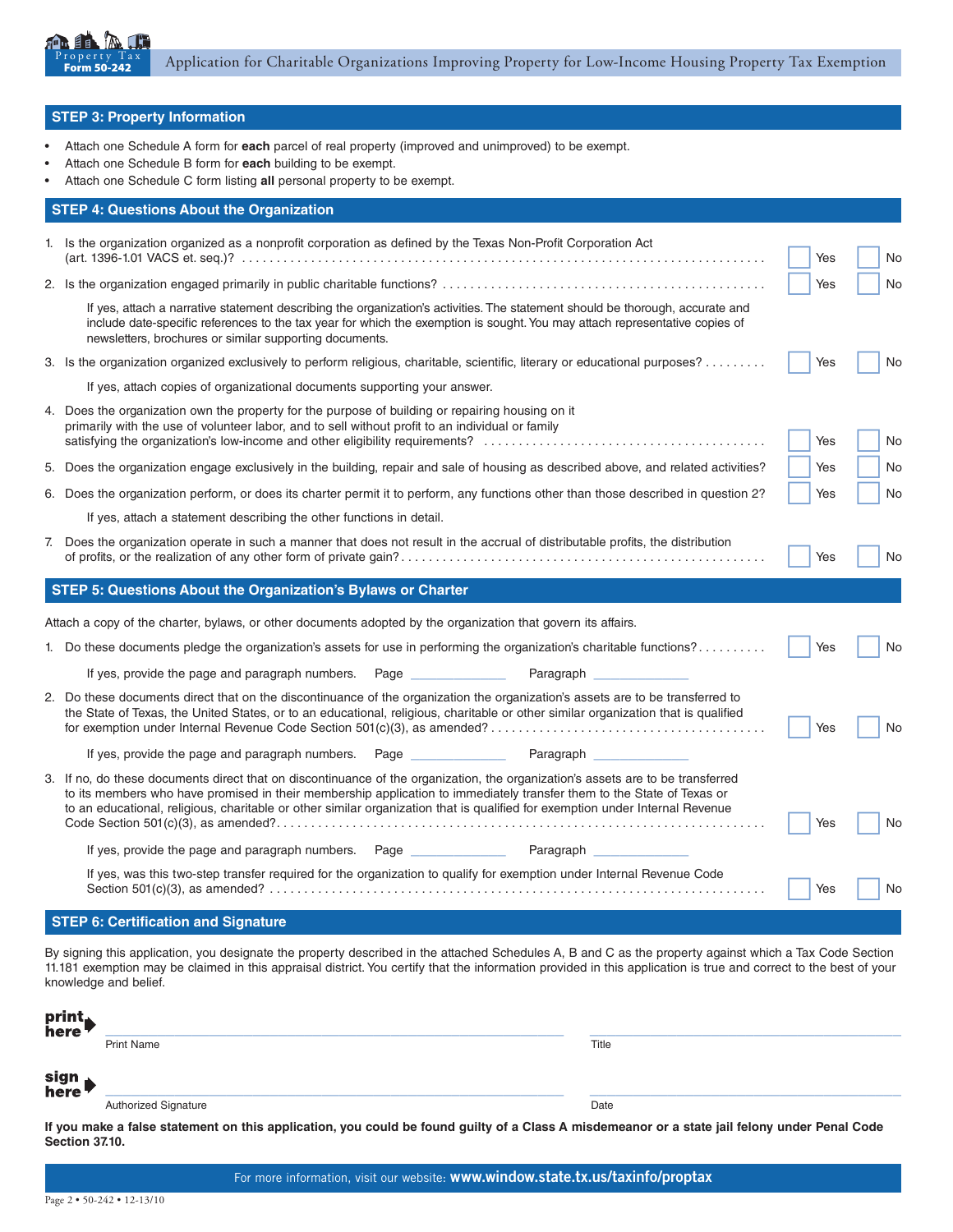

### Schedule A: Description of Real Property

Complete one Schedule A form for **each** parcel of improved and unimproved real property to be exempt. List only property owned by the organization. Attach all completed schedules to the application for exemption.

| Name of Property Owner                   |                                              |
|------------------------------------------|----------------------------------------------|
| Address, City, State, ZIP Code           |                                              |
| Legal Description of Property (if known) | Appraisal District Account Number (if known) |
| Describe the Primary Use of the Property |                                              |

 $\_$  ,  $\_$  ,  $\_$  ,  $\_$  ,  $\_$  ,  $\_$  ,  $\_$  ,  $\_$  ,  $\_$  ,  $\_$  ,  $\_$  ,  $\_$  ,  $\_$ 

Is this property reasonably necessary for operation of the organization?  $\ldots$  Yes No

Date of Acquisition of the Property

#### **List all other individuals and organizations that used this property in the past year and provide the following information for each.**

| <b>NAME</b> | <b>DATES USED</b> | <b>ACTIVITY</b> | <b>RENT PAID, IF ANY</b> |
|-------------|-------------------|-----------------|--------------------------|
|             |                   |                 |                          |
|             |                   |                 |                          |
|             |                   |                 |                          |
|             |                   |                 |                          |
|             |                   |                 |                          |
|             |                   |                 |                          |
|             |                   |                 |                          |
|             |                   |                 |                          |
|             |                   |                 |                          |
|             |                   |                 |                          |
|             |                   |                 |                          |
|             |                   |                 |                          |
|             |                   |                 |                          |
|             |                   |                 |                          |
|             |                   |                 |                          |
|             |                   |                 |                          |
|             |                   |                 |                          |
|             |                   |                 |                          |
|             |                   |                 |                          |
|             |                   |                 |                          |
|             |                   |                 |                          |
|             |                   |                 |                          |
|             |                   |                 |                          |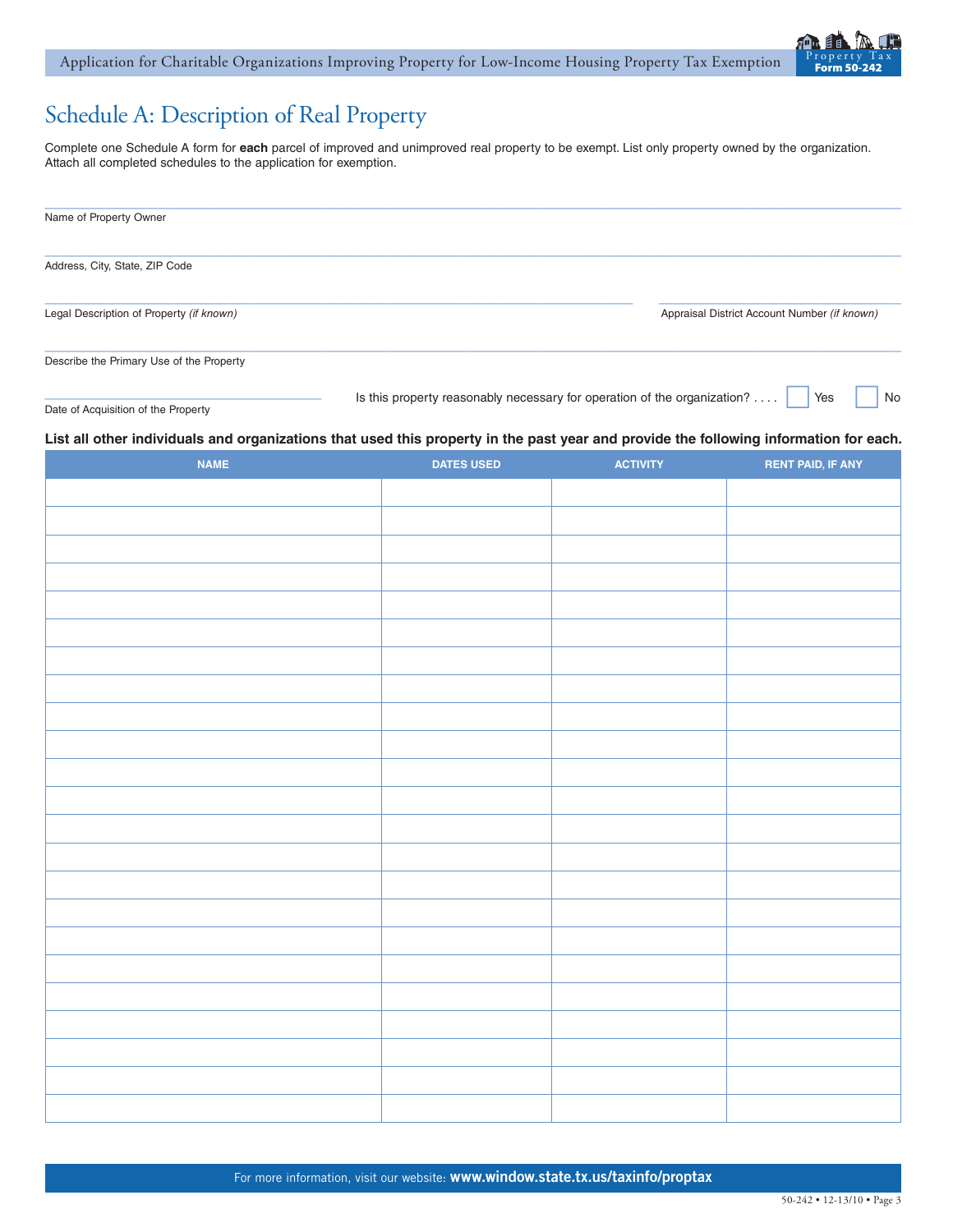

## Schedule B: Description of Buildings Used for Administration of Organization

Complete one Schedule B form for **each** building qualified for exemption. List only property owned by the organization. Attach all completed schedules to the application for exemption.

| Name of Property Owner                    |                                              |
|-------------------------------------------|----------------------------------------------|
| Address, City, State, ZIP Code            |                                              |
| Legal Description of Property (if known)  | Appraisal District Account Number (if known) |
| Describe the Primary Use of This Property |                                              |

Is this property reasonably necessary for operation of the organization? . . . . . . . . . . . . . . . . . . . . . . . . . . . . . . . . . . . . . . . . . . . . . . . Yes No

### **List all other individuals and organizations that used this property in the past year, and give the requested information for each.**

| <b>NAME</b> | <b>DATES USED</b> | <b>ACTIVITY</b> | <b>RENT PAID, IF ANY</b> |
|-------------|-------------------|-----------------|--------------------------|
|             |                   |                 |                          |
|             |                   |                 |                          |
|             |                   |                 |                          |
|             |                   |                 |                          |
|             |                   |                 |                          |
|             |                   |                 |                          |
|             |                   |                 |                          |
|             |                   |                 |                          |
|             |                   |                 |                          |
|             |                   |                 |                          |
|             |                   |                 |                          |
|             |                   |                 |                          |
|             |                   |                 |                          |
|             |                   |                 |                          |
|             |                   |                 |                          |
|             |                   |                 |                          |
|             |                   |                 |                          |
|             |                   |                 |                          |
|             |                   |                 |                          |
|             |                   |                 |                          |
|             |                   |                 |                          |
|             |                   |                 |                          |
|             |                   |                 |                          |
|             |                   |                 |                          |